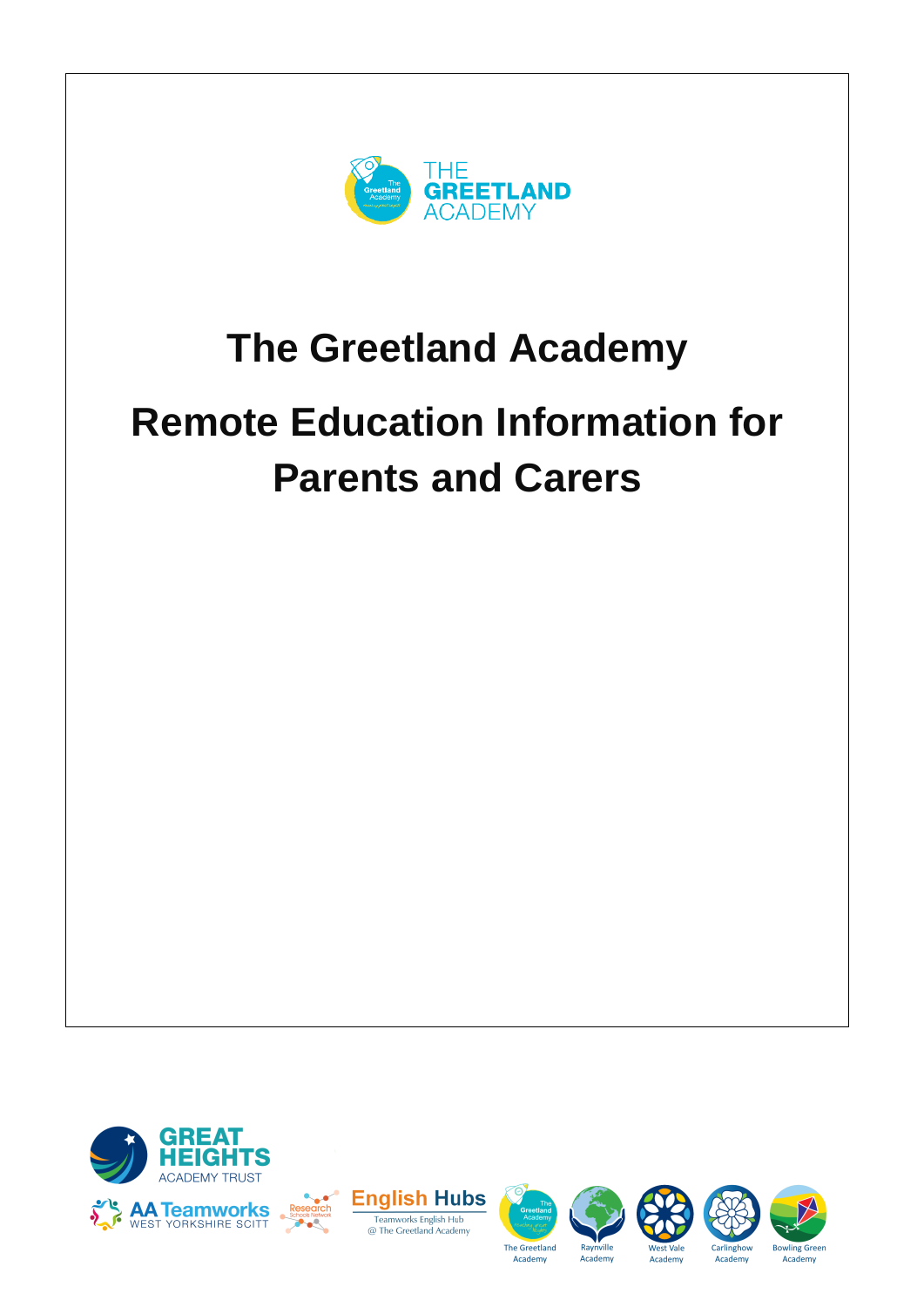## **Remote education provision: information for parents**

This information is intended to provide clarity and transparency to pupils and parents or carers about what to expect from remote education where national or local restrictions require entire cohorts (or bubbles) to remain at home.

For details of what to expect where individual pupils are self-isolating, please see the final page of this document.

## **The remote curriculum: what is taught to pupils at home**

Where we are notified of a positive case and a bubble has to close, or we are notified of a partial school closure (where school is only open to children of critical workers and vulnerable children), our full remote education offer will begin on the next working day.

#### **Will my child be taught broadly the same curriculum as they would if they were in school?**

- We have planned our remote learning provision to ensure that we continue to deliver our curriculum and so that it is accessible for all.
- We will teach the same curriculum remotely as we do in school wherever possible and appropriate. However, we have needed to make some adaptations in some subjects. For example: PE, Design Technology and Music.

### **Remote teaching and study time each day**

#### **How long can I expect work set by the school to take my child each day?**

We expect that remote education (including remote teaching and independent work) will take pupils broadly the following number of hours each day:

| Key Stage 1 | 3 hours per day on average<br>(less for children in EYFS) |
|-------------|-----------------------------------------------------------|
| Key Stage 2 | 4 hours per day                                           |

### **Accessing remote education**

#### **How will my child access the remote education you are providing?**

We will use Seesaw, our learning platform. In addition to this, our reading curriculum will continue to be delivered through the online Bug Club system. TT Rockstars is also available to all children in KS2 for them to practise their multiplication tables. For some children on our SEN register, there is also access to the online NESSY system.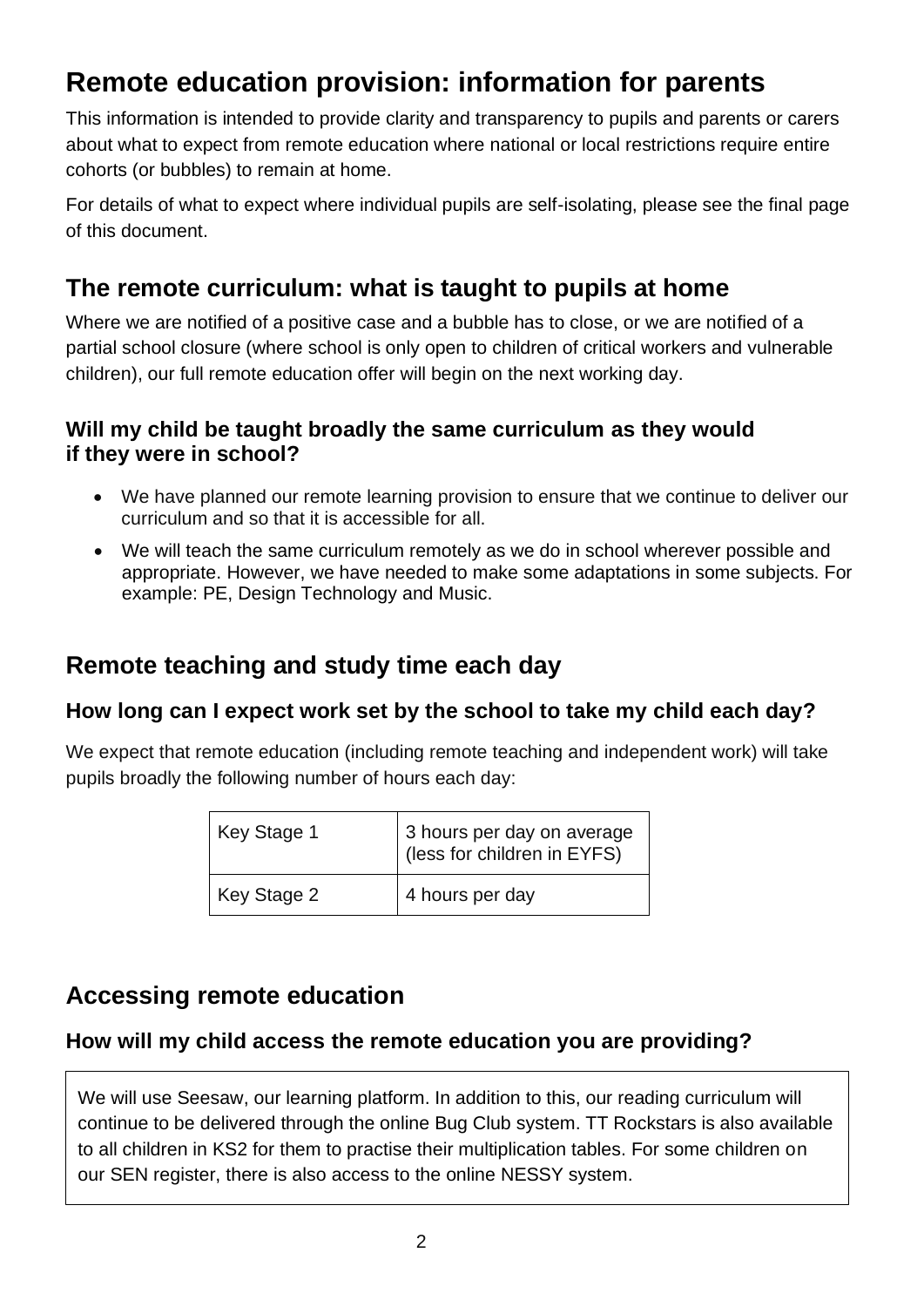#### **If my child does not have digital or online access at home, how will you support them to access remote education?**

We recognise that some pupils may not have suitable online access at home. We take the following approaches to support those pupils to access remote education:

- Parents or carers can request to loan a laptop from school. They will be required to sign a loan agreement and a laptop will then be available for collection from the school office. Where a family cannot get into school to collect the device, a member of the pastoral team will deliver it to the home.
- All families have previously been asked to make the school aware if they do not have internet access at home. If circumstances should change, parents should inform the school so that we can provide further support. We have a number of sim card data packs suitable for use on a tablet or in a dongle and there are other ways we can offer support, including enhancing or enabling internet access in the home.
- Parents/carers can request paper packs of work if this works better for the family.
- All paper packs will be delivered weekly and will be collected in at the end of the week by a member of the pastoral team if the parents cannot deliver the completed work to school.

In all instances, please notify the office of any needs using the email:

[KS2@greetlandacademy.org.uk](mailto:KS2@greetlandacademy.org.uk)

or by telephoning: Hx 372893

#### **How will my child be taught remotely?**

We use a combination of the following approaches to teach pupils remotely:

- recorded teaching made by the teachers
- online activities linked to the teaching input to be completed both on screen and on paper
- printed paper packs produced by teachers where requested (e.g. workbooks and worksheets)
- reading books pupils have at home
- websites subscribed to by the school supporting the teaching of specific subjects or areas eg. Bug Club and TT Rockstars
- face-to-face meetings via Zoom every day from Monday to Thursday. For KS1 this will be story time at 2.30pm. Y3 and 4 will have a morning briefing at 9.15am and Y5 and 6 have a morning briefing at 9.30am.
- supplementary offers: Year group Zooms every Friday, story time videos, keep fit videos from our sports coach, wellbeing activities from our Senior Learning Mentor and an 'extra work' folder on Seesaw.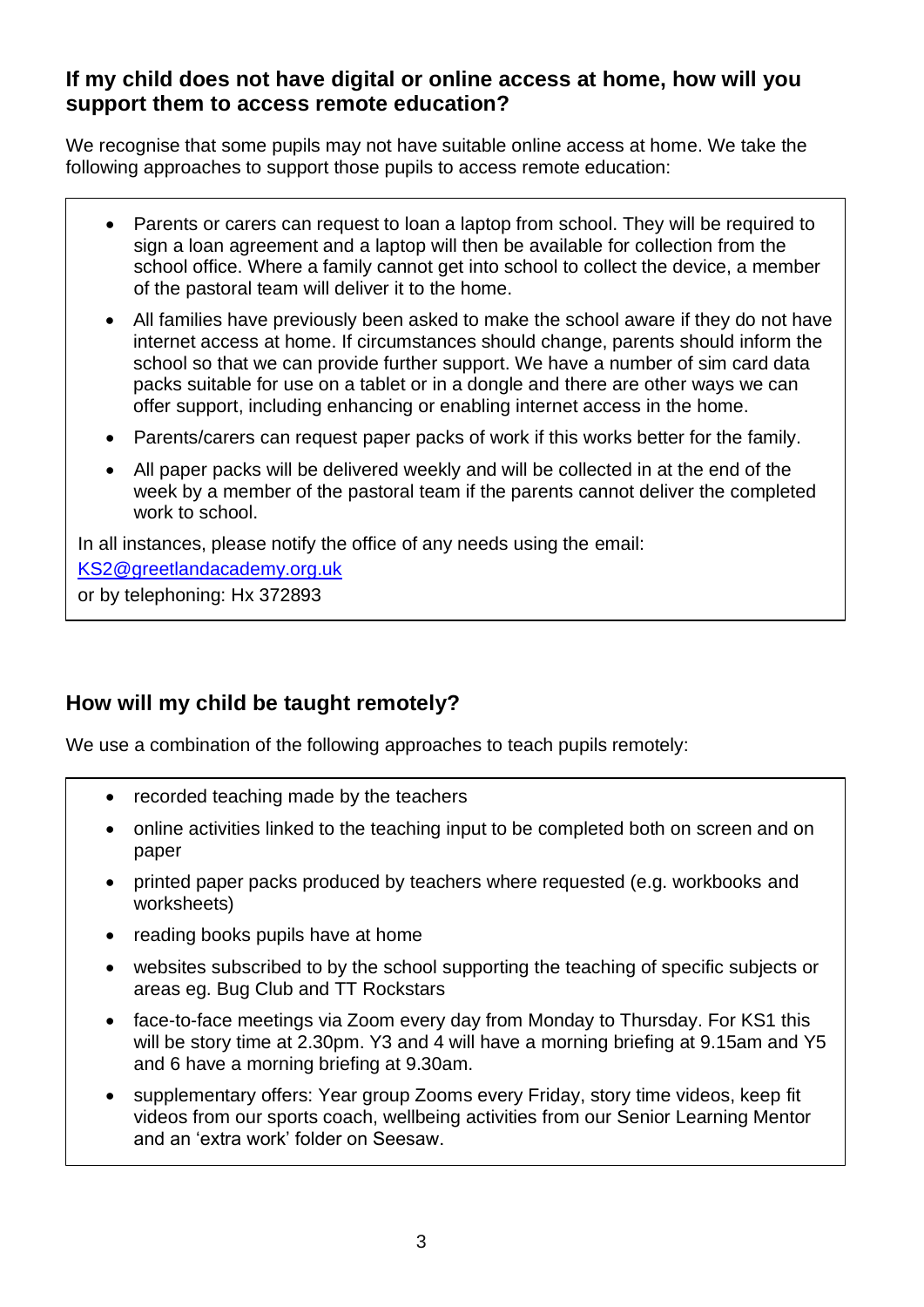## **Engagement and feedback**

#### **What are your expectations for my child's engagement and the support that we as parents and carers should provide at home?**

- We expect our children to engage daily and to begin their day with online registration at 8:45am. Where possible, we ask that the children stick to the planned timetable of learning but one of the many benefits of Seesaw is that the work will remain on there so if it suits families to complete the work at different times, this will not be an issue.
- We ask that our parents and carers support their children with remote learning by setting routines. Documents to support our families with supporting remote learning at home can be found in our remote learning policy and also via the links below:

**[Supporting home learning routines](https://educationendowmentfoundation.org.uk/public/files/Publications/Covid-19_Resources/Resources_for_parents/Supporting_home_learning_routines_-_Planning_the_day.pdf)**

**[Read with TRUST](https://educationendowmentfoundation.org.uk/public/files/Publications/Covid-19_Resources/Read_with_TRUST_infographic_(1).pdf)**

**[7 Top Tips to Support Reading at Home](https://educationendowmentfoundation.org.uk/public/files/Publications/Covid-19_Resources/Resources_for_schools/7_Top_Tips_to_Support_Reading_at_Home.pdf)**

**[Reading with TRUST comic](https://educationendowmentfoundation.org.uk/public/files/Publications/Covid-19_Resources/Resources_for_schools/Reading_with_TRUST_comic.pdf)**

**[7 Top Tips to Support Reading at Home \(KS2\)](https://educationendowmentfoundation.org.uk/public/files/Publications/Covid-19_Resources/Resources_for_schools/7_top_tips_to_support_reading_at_home_–_for_Key_Stage_2.pdf)**

#### **How will you check whether my child is engaging with their work and how will I be informed if there are any concerns?**

- Teachers will keep a record of the children who have been on Seesaw each day much like the school register.
- Where a child is not engaging in the remote learning provision, the school will work with the parents/carers to provide support. Parents and carers can also discuss difficulties with a member of the year group team on the weekly phone call home.

#### **How will you assess my child's work and progress?**

Feedback can take many forms and may not always mean extensive written comments for individual children. For example, whole-class feedback or quizzes marked automatically via digital platforms are also valid and effective methods, amongst many others. Our approach to feeding back on pupil work and progress is as follows:

- Teaching staff will give feedback on children's work on Seesaw daily using either a written comment or voice recorded comment. These comments will, at times, require that the child responds to them in some way.
- Bug Club will give children feedback as to their performance on the end of book quizzes each time that they complete one.
- The daily Zoom meet-up will also be used as a way of providing feedback and clarifying any misconceptions.
- All children will receive a weekly phone call from an adult within their year group team. There will be the opportunity on this call to clarify any misconceptions and to provide feedback on how the child is getting on with their learning.